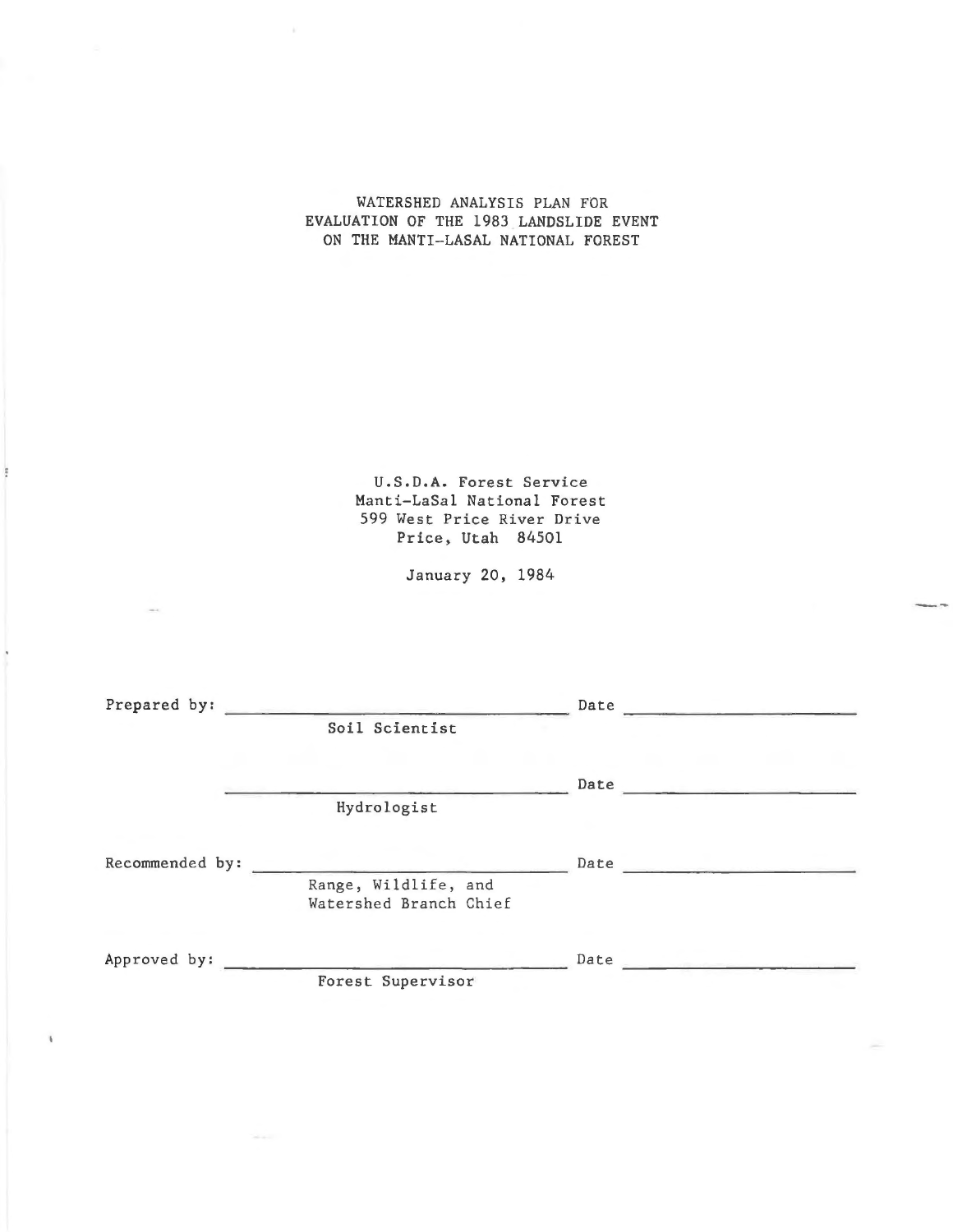WATERSHED ANALYSIS PLAN FOR EVALUATION OF THE 1983 LANDSLIDE EVENT ON THE MANTI-LASAL NATIONAL FOREST

## INTRODUCTION

During the spring and summer of 1983, the Manti-LaSal National Forest experienced major landslide\* and flooding events which caused substantial damage. Most of this activity was on the San Pitch and Manti Divisions of the Forest, with some additional damage on the Moab District. A damage assessment team was formed and it reported 131 significant landslide areas which accounted for more than 2,700 acres of land moved by landslides. The assessment did not include detailed study or evaluation of all of the landslides and the circumstances that were involved in the events. In preparation for further analysis, aerial photographs at a scale of 1:40,000 were taken of the Manti and San Pitch Divisions in September 1983. Color aerial photographs at a scale of 1:12,000 were also taken on part of the Manti Division in areas of significant damage.

### OBJECTIVES

The objective of this plan is to determine the magnitude and spacial relationships of 1983 landslide occurrences and to describe the land characteristics<br>and climatic events that contributed to the instability and flooding. This and climatic events that contributed to the instability and flooding. is to be done by a systematic documentation and analysis approach that will effectively store, analyze, and display the data. The data will yield information that clearly describes current conditions and will be useful in better understanding and predicting landslide and flooding events and their potential effects on the natural environment and Forest management. The following questions should be answered by the study:

- 1. How many landslides were active on the Manti-LaSal National Forest in 1983 and where are they located?
- 2. How many acres and what percent of each subwatershed was disturbed by land movement in 1983?
- 3. What factors were significant in causing the landslides and floods?
- 4. What is the probability of future slope failures and floods under various climatic events?
- 5. How do the present landslides affect resource management?
- 6. What is the anticipated future impact from slope failure and flooding?
- 7. What type of monitoring should be maintained?

\*Landslides as used here refer to a broad category of mass movement events.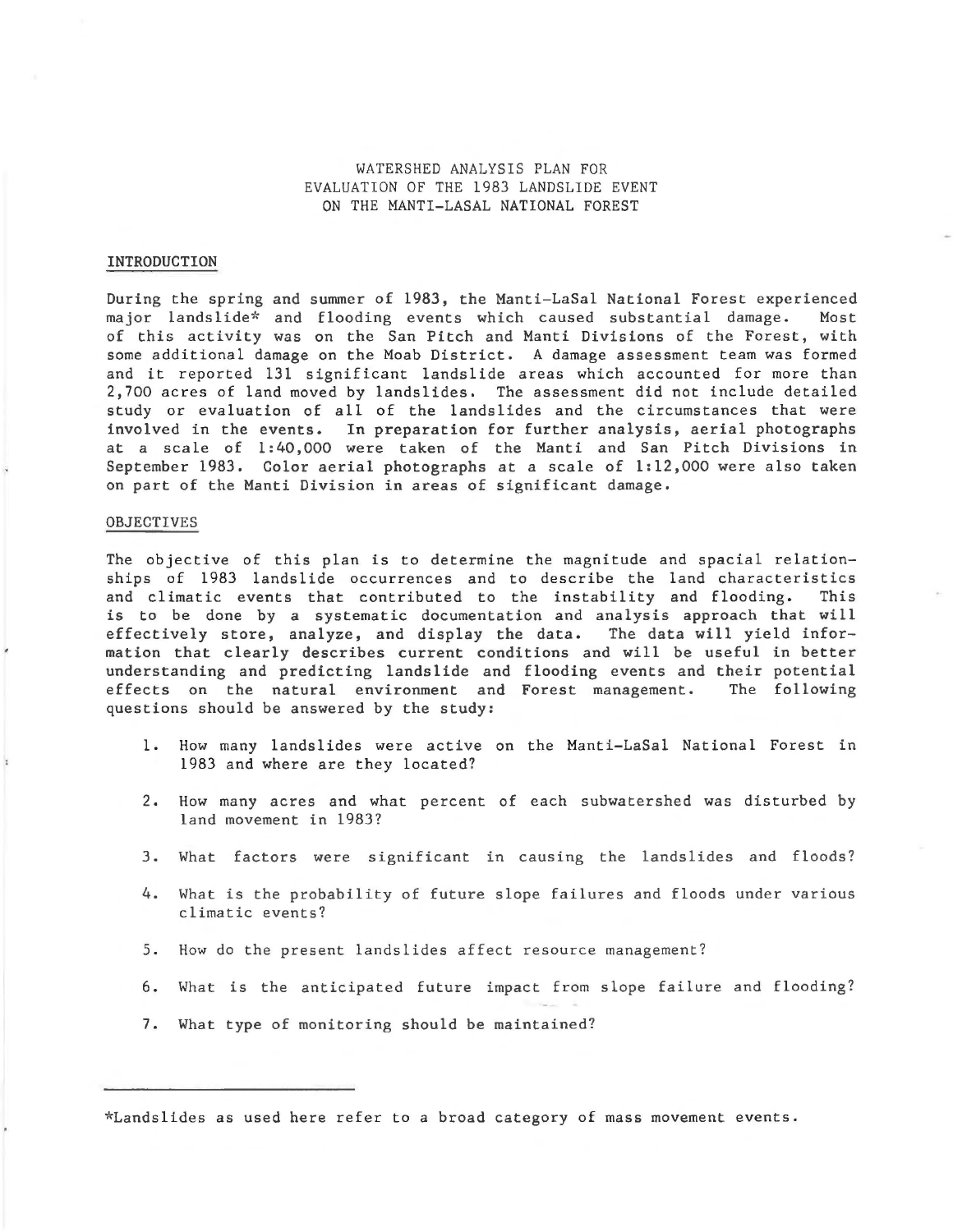- 8 . What type of management systems could we implement to reduce landslides and flooding incidents and damage?
- 9. Where is special monitoring needed?

#### PROCEDURES

#### A. Landslide Documentation

Black and white aerial photographs at a scale of 1:40,000 taken in September 1983 will be used as an inventory base for this evaluation. The landslides will be identified by photograph interpretation supplemented by some ground varification. Other resource data will be obtained from appropriate sources and correlated with the landslide events. The following steps will be followed:

- l. On the 1983 1:40,000 aerial photographs, delineate an effective mapping area on alternative photographs, then identify each landslide or mass movement occurrence that was active in 1983.
- 2. Plot the landslides (mass movement) on 1:24,000 scale topographic orthophoto quads.
- 3. Assign an identification number to each land movement. This would be done by giving the subwatershed number plus the number each landslide consecutively from one to the total number within the subwatershed.
- 4. Based on the aerial photographs, topographic maps, and other data sources, record the following for each landslide. Code on an appropriate data input form by subwatershed and landslide number.
	- a. Location to the nearest quarter section.
	- b. District
	- c. Type of mass movement.
		- (1) La ndslide
		- (2) Slump
		- (3) Mudslide
		- (4) Debris Avalanche
		- ( 5) Earth Flow
		- (6) Etc.
	- d. Did the movement occur on an old slide?
		- (1) Yes
		- (2) No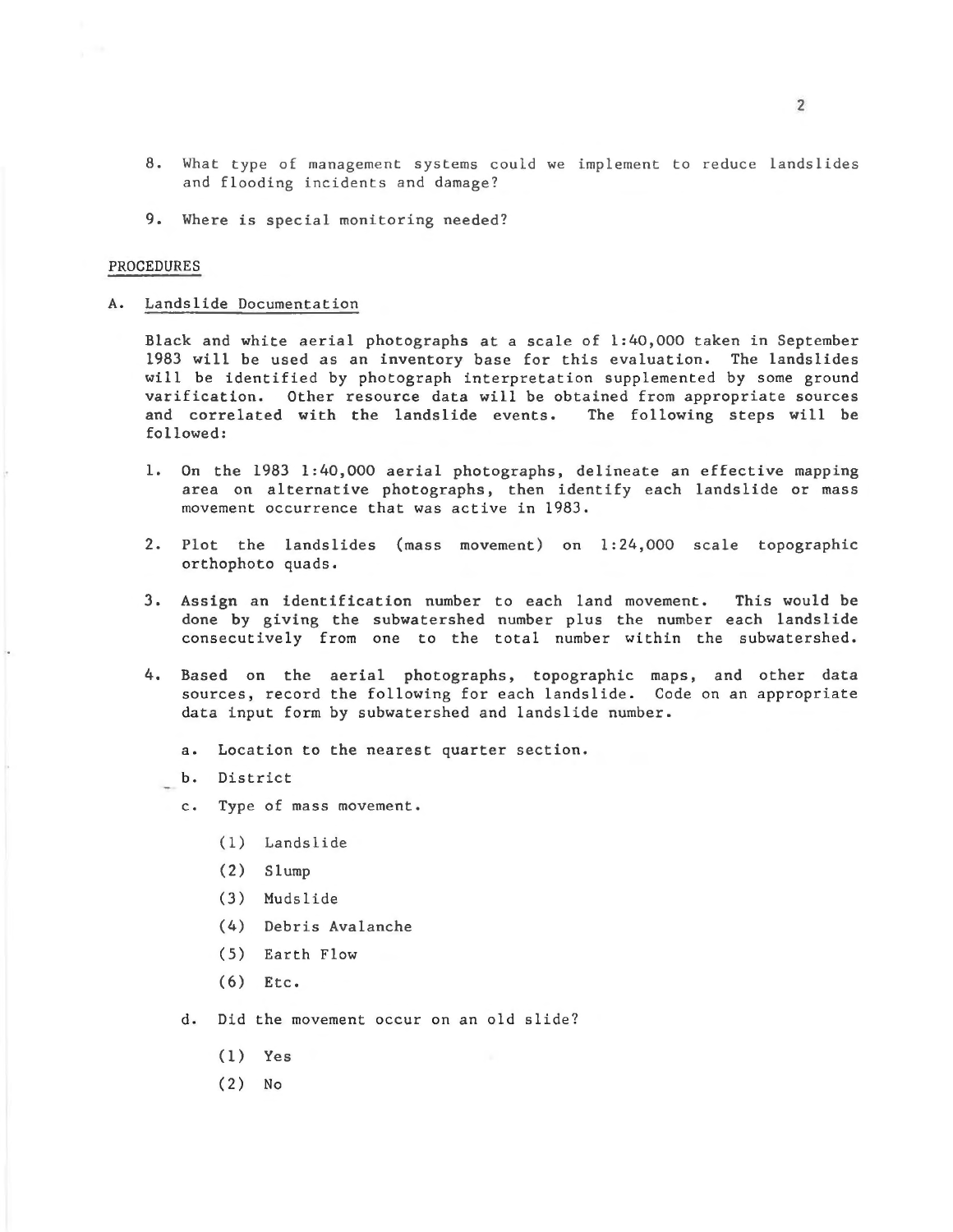- e. Size Category
	- (1) Less than 5 acres.
	- (2) Five to ten acres.
	- (3) 10-50 acres.
	- (4) 50-100 acres.
	- (5) Over 100 acres.
- f. Length of mass movement (slide).
- g. Elevation at top of slide.
- h. Elevation at bottom of slide.
- i. Slope aspect (N, NE, E, SE, S, SW, W, NW).
- j. Slope gradient in percent (use 10% intervals).
- k. Shape of slope.
	- (1) Concave
	- (2) Convex
	- (3) Straight
- 1. Position on the slope.
	- (1) Top of slide.
		- (a) Upper Third
		- (b) Middle Third
		- (c) Lower Third
	- (2) Bottom (Termination)
		- (a) Upper Third
		- (b) Middle Third
		- (c) Lower Third
- m. Did the slide terminate in a stream?
	- (1) Yes
	- (2) No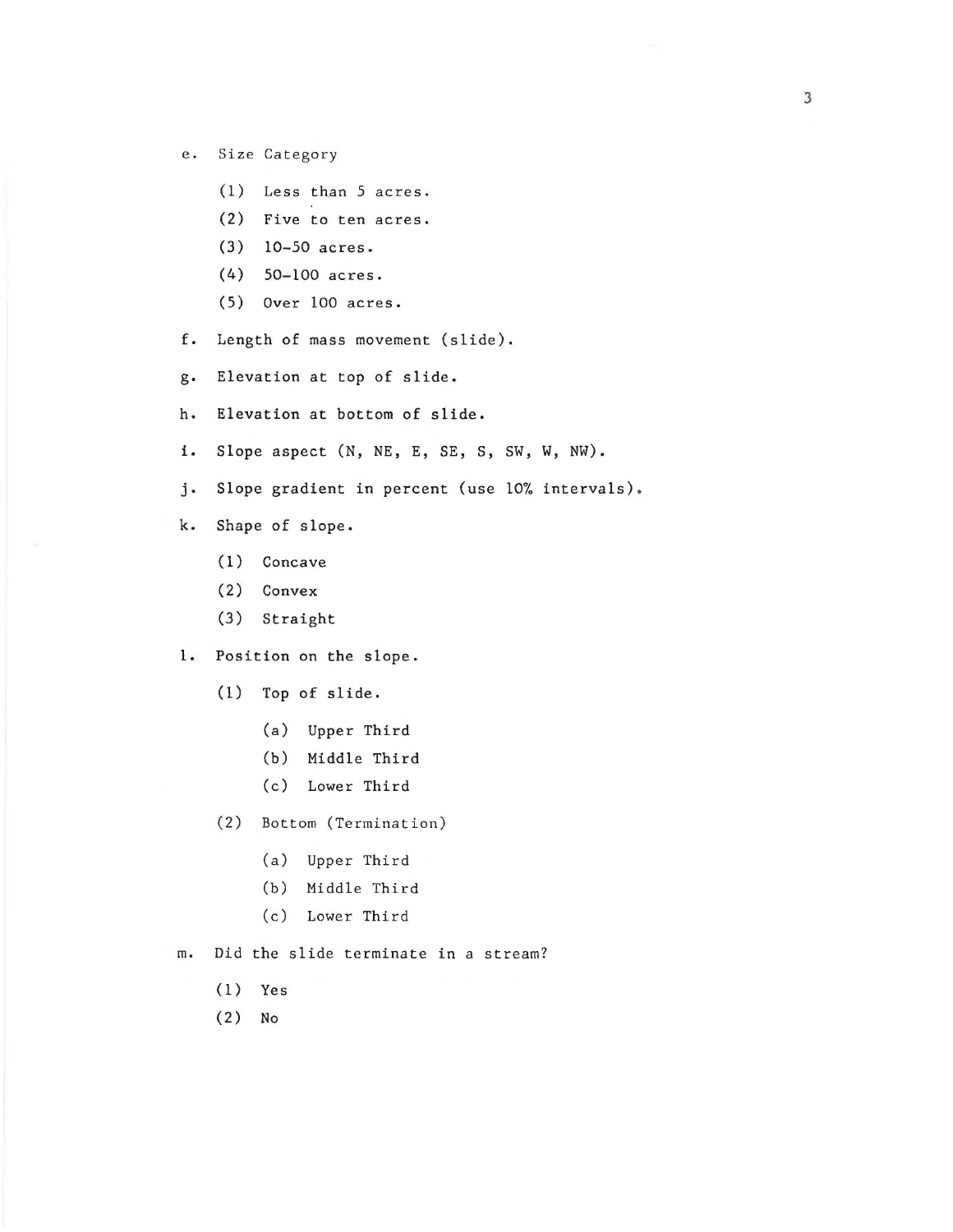n. Broad vegetative type (cover type) .

- (l) Aspen
- (2) Conifer
- (3) Brush
- (4) Grass
- (5) Forb
- (6) Pinyon-Juniper
- (7) Rock
- o. Bedrock Formation
- p. Direction of bedrock dip.

q. Does it appear that faulting contributed to movement?

- (1) Yes
- (2) No

r. Drainage density of landform where slide occurred.

s. Possible affect of man's activities in activating mass movement.

- (1) None
- (2) Road
- (3) Pipeline
- (4) Irrigation Ditch
- (5) Timber Harvest
- (6) Other

t. Landtype association.

- u. Soil Type
- v. Range allotment number.
- w. Forest Management Planning Analysis Unit number.
- 5. Obtain ground photographs of representative landslides and flooding damage.
- B. Meteorologic and hydrologic data documentation. From U.S.G.S., Weather Bureau, SCS, and Irrigation Company records determine the following:

1. Precipitation quantities and patterns. Enter data for selected areas.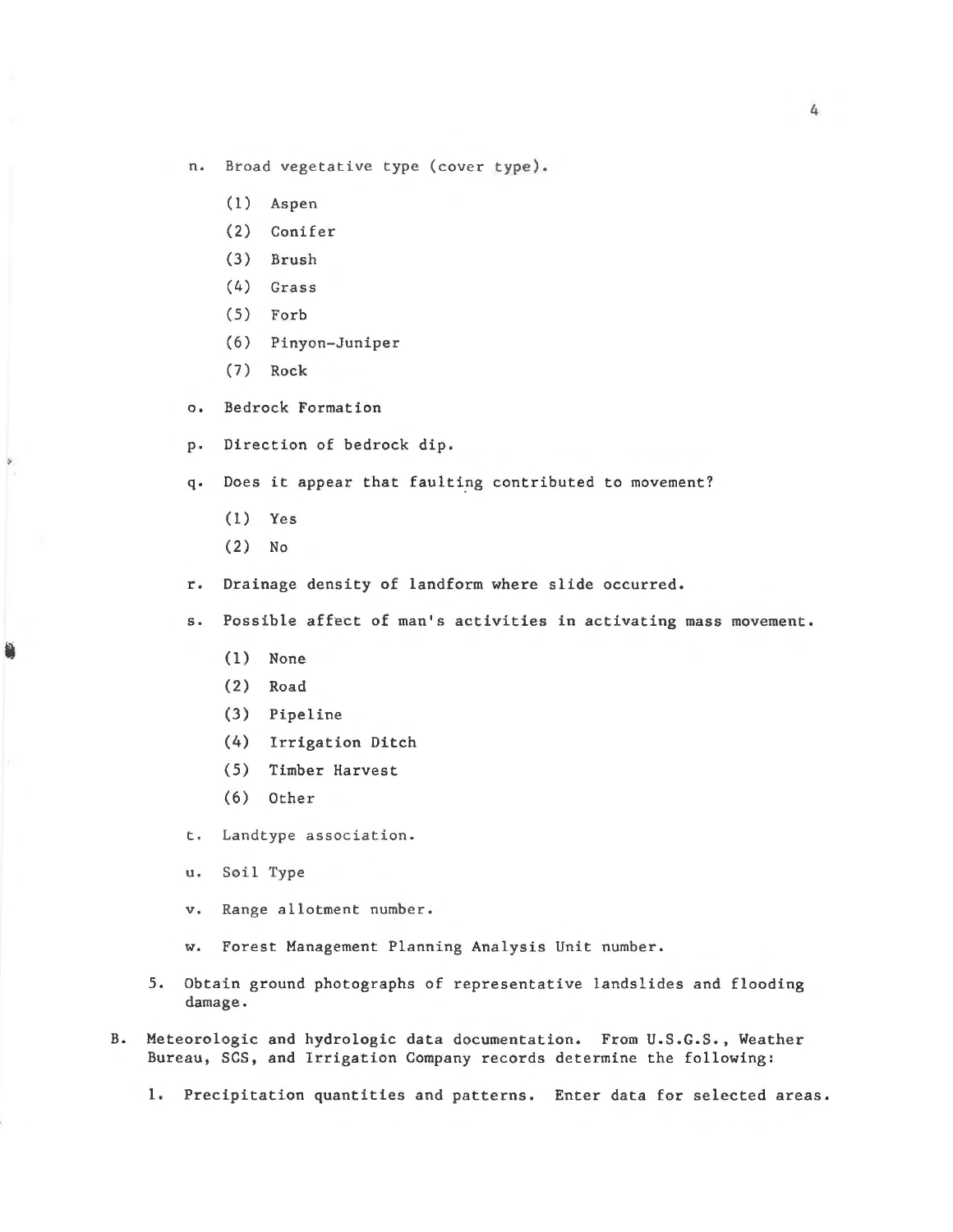- a. Average annual precipitation (in inches).
- b. Average monthly precipitation (in inches).
	- (1) January
	- (2) February
	- (3) March
	- (4) April
	- (5) May
	- (6) June
	- (7) July
	- (8) August
	- (9) September
	- (10) October
	- ( 11) November
	- (12) December

 $\frac{1}{2}$ 

 $\frac{1}{2} \int_{0}^{2\pi} \frac{1}{2} \, e^{-\frac{1}{2} \, \frac{1}{2}} \, e^{-\frac{1}{2} \, \frac{1}{2}} \, e^{-\frac{1}{2} \, \frac{1}{2}} \, e^{-\frac{1}{2} \, \frac{1}{2}} \, e^{-\frac{1}{2} \, \frac{1}{2}} \, e^{-\frac{1}{2} \, \frac{1}{2}} \, e^{-\frac{1}{2} \, \frac{1}{2}} \, e^{-\frac{1}{2} \, \frac{1}{2}} \, e^{-\frac{1}{2} \, \frac{1}{2}} \, e^{-\frac{1}{2} \, \frac{$ 

- c. Actual monthly precipitation (measured or estimated).
	- (1) October 1981
	- (2) November 1981
	- ( 3) December 1981
	- (4) January 1982
	- (5) February 1982
	- (6) March 1982
	- (7) April 1982
	- (8) May 1982
	- (9) June 1982
	- (10) July 1982
	- (11) August 1982
	- (12) September 1982
	- (13) October 1982
	- (14) November 1982
	- (15) December 1982
	- (16) January 1983
	- (17) February 1983
	- (18) March 1983
	- (19) April 1983
	- (20) May 1983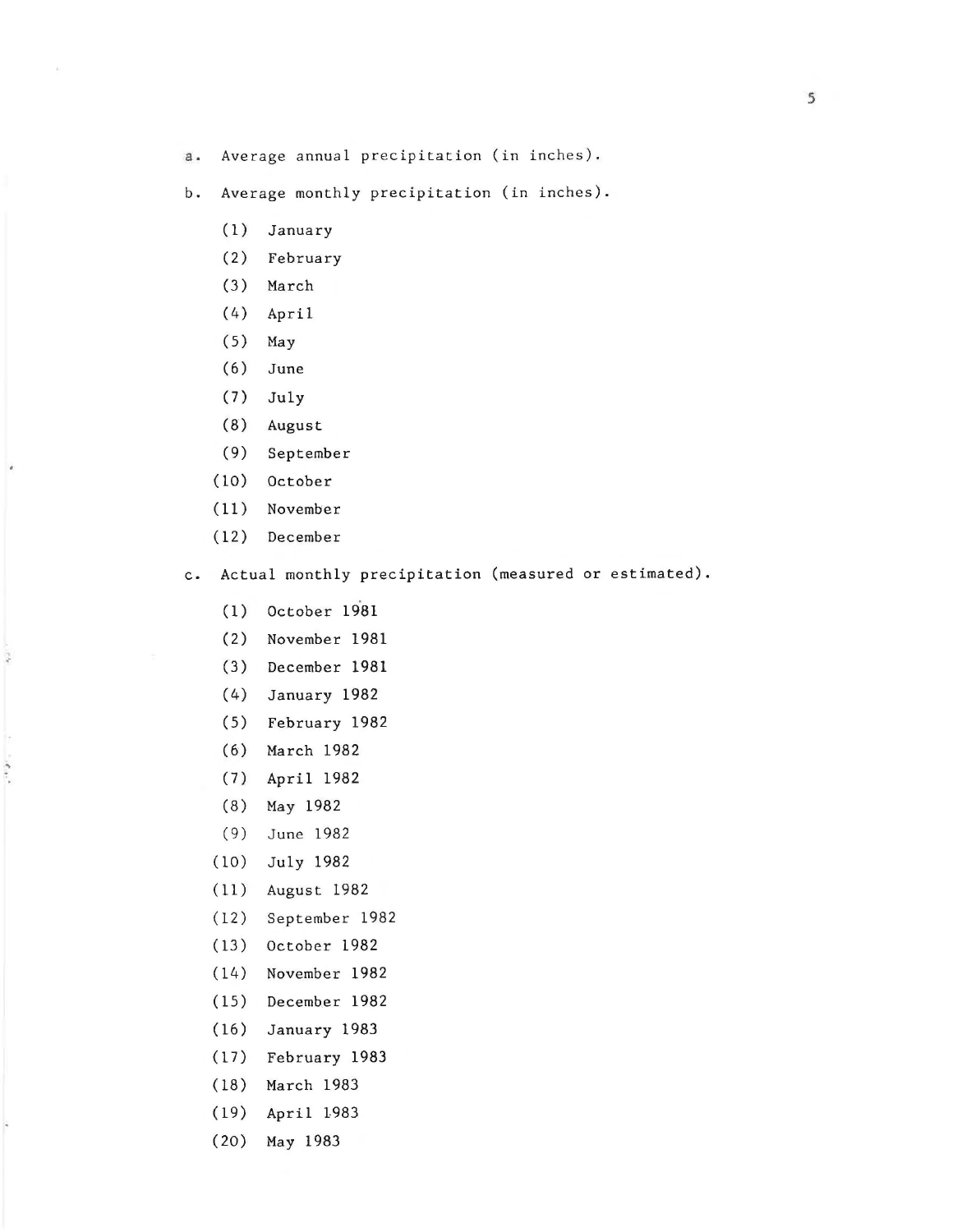- (21) June 1983
- (22) July 1983
- (23) August 1983

d. Precipitation type (average annual).

- (1) Percent Rain
- (2) Percent Snow

e. Precipitation type (October 1981 through September 1982 water year).

- (1) Percent Rain
- (2) Percent Snow

f. Precipitation type (October 1982 through August 1983).

- (1) Percent Rain
- (2) Percent Snow

2. Snow packs and snowmelt data.

- 3. Air temperature data as related to the form of precipitation and snowmelt .
- 4. Streamflow data.

C. Data Storage and Analysis

- 1. Establish a computer data base for landslides.
- 2. Determine computer data file format.
- 3. Determine statistical procedures for prediction and correlation.
- 4. Enter data into data base.
- 5. Run log Pearson III Flood Frequency Analysis for each precipitation and stream flow station having adequate data.
- 6. Run stratification models.
- 7. Run statistical models.
- D. Complete analysis of findings.
- E. Reporting

þ.

A report including maps, photographs, and diagrams will be produced which summarizes the data and addresses the objectives of this study by May l, 1984.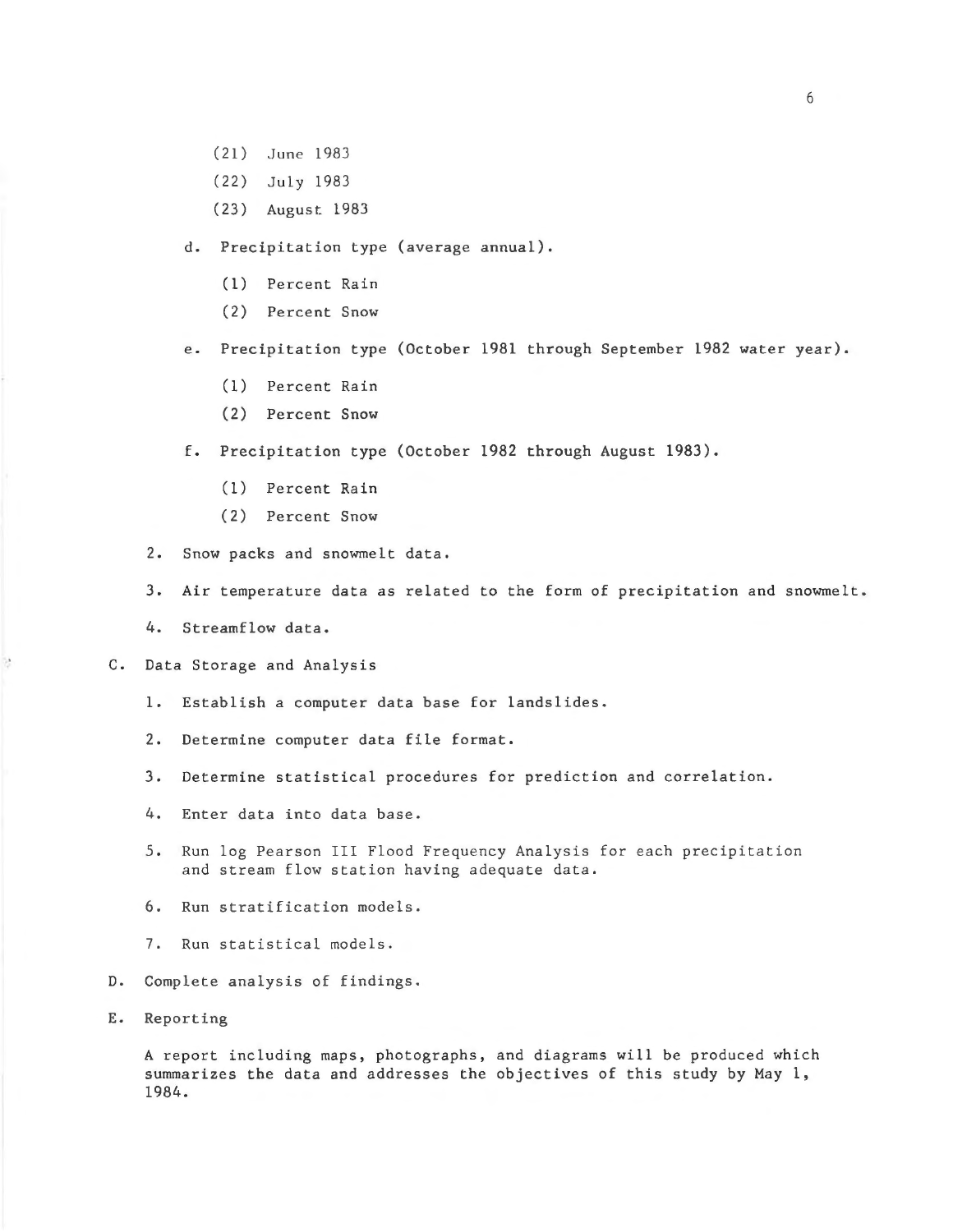- F. Estimated cost (\$8,000- \$10,000).
	- 1. Geologist, soil scientist, and hydrologist (6 pay periods in combination).
	- 2. Computer tech. assistance.
	- 3. Data processing (\$300.00)
	- 4. Travel and supplies.

### DISCUSSION

Much knowledge currently exists on landslide and flooding processes. A problem was anticipated before the 1983 landslide and flooding event actually occurred on the Manti-LaSal National Forest. Some currently known facts are:

- 1. Most of the failures and flooding occurred in areas already mapped and described as unstable lands (Godfrey's instability mapping and Steinfeld's Land System Inventory).
- 2. Most of the slope failures were on the generally west facing slopes of the Manti Division on the North Horn Formation with a westward dip of the bedrock.
- 3. The area received two consecutive abnormally high precipitation years.
- 4. The spring of 1983 was cool for an extended period which delayed runoff, then warm weather came which caused rapid, high volume runoff.
- *S.* The "landslide and flood damage assessment" of 1983 contains some analysis of the situation.

#### REFERENCES

i,

The following references are available:

- 1. Godfrey, Dr. Andrew E. 1972. "Report on a Field Reconnaissance of Mantle Instability on the Manti Division of the Manti-LaSal National Forest and an Adjacent Portion of the Fishlake National Forest".
- 2 . Steinfeld, David E. 1979. "Land Systems Inventory for the Sanpete Planning Unit, Manti-LaSal National Forest".
- 3 . Rapin, Dale L. 1977. "Soil Resource Inventory, Ferron-Price Planning Unit, Manti-LaSal National Forest".
- 4. National Research Council. Transportation Research Board. 1978. Landslides, Analysis and Control. Special Report 176. National Academy of Sciences, Washington D.C.